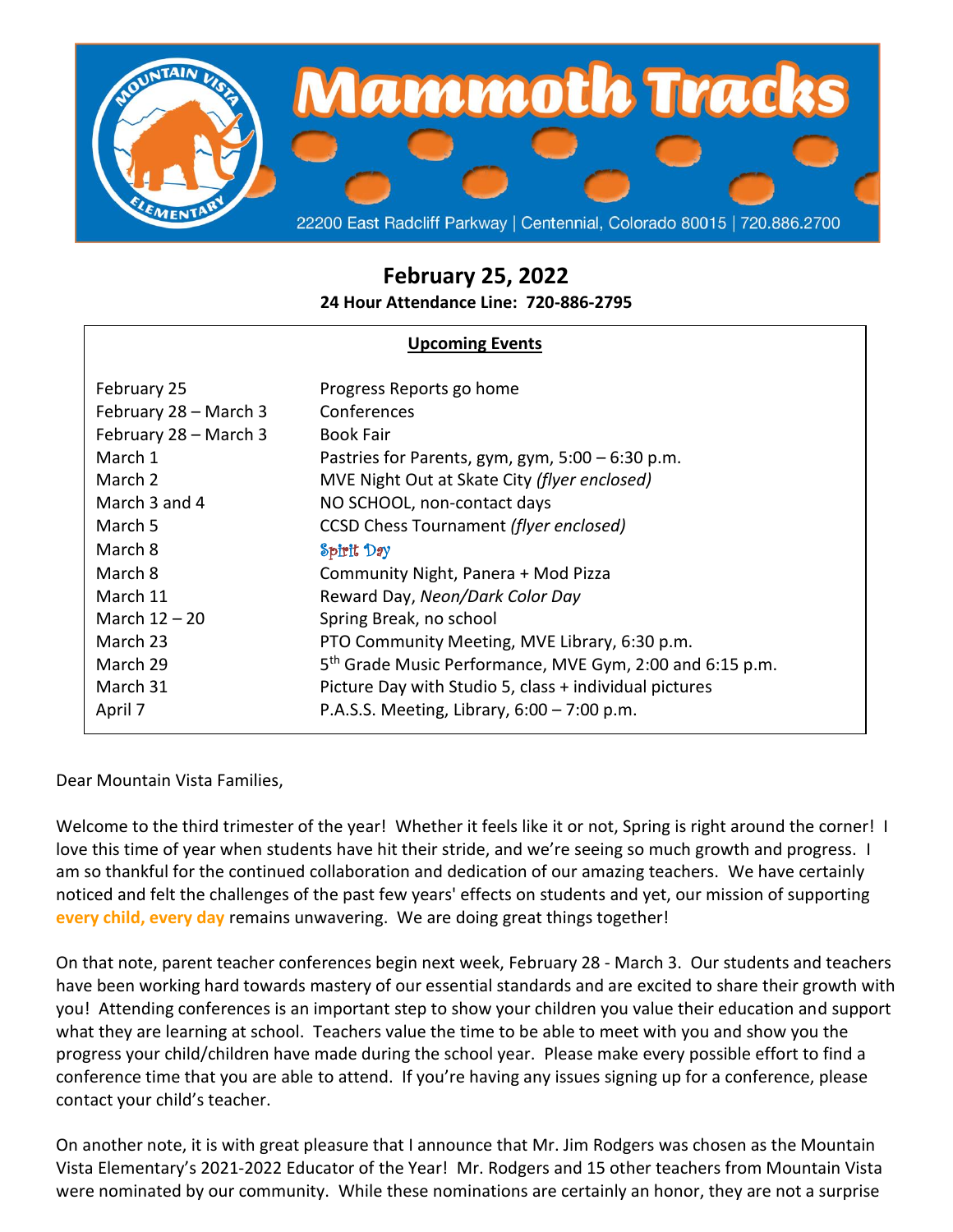to me. We are fortunate to have a staff of extremely high caliber teachers within this building. Thank you for your nominations and kind words and congratulations to Mr. Rodgers for representing MVE with this great honor!

Finally, I would like to welcome the addition of a crossing guard to the east side of the building on Tibet Street. We are continuing to monitor and adjust to best meet the safety needs of our students and families. At this time, we are closing the east side staff parking lot after 7:30 a.m. and allowing students to walk through the lot until an additional crossing guard is hired for the bus loop. We thank you for your patience and understanding as we help students arrive and dismiss safely. If you have any questions, please do not hesitate to reach out!

### **Dream. Believe. Achieve.**

Megan Carkhuff Principal

**\*\*\*\*\*\*\*\*\*\*\*\*\*\*\*\*\*\*\*\*\*\*\*\*\*\*\*\*\*\*\*\*\*\*\*\*\*\*\*\*\*\*\*\*\*\*\*\*\*\*\*\*\*\*\*\*\*\*\*\*\*\*\*\*\*\*\*\*\*\*\*\*\*\*\*\*\*\*\*\*\*\*\*\*\*\*\*\*\*\***

## **LIBRARY NEWS**

It's Scholastic Book Fair Time! This year's Spring Book Fair will be held in person on the 2<sup>nd</sup> Floor in the Library! I look forward to seeing all of the MVE parents and students for this special time of year. Here are the dates for the upcoming Book Fair along with the times:

Monday, February 28th: 2:45 – 7:00 PM Tuesday, March 1st: 2:45 – 7:00 PM Wednesday, March 2nd: 1:45 – 5:00 PM Thursday, March 3rd: 7:30 – 10:00 AM

Thank you for your continued support.

Happy Reading, Julie Millunzi Mountain Vista Elementary – Librarian [jmillunzi@cherrycreekschools.org](mailto:jmillunzi@cherrycreekschools.org)

## **STUDENT COUNCIL NEWS**

Student Council sponsors & members wanted to thank our amazing MVE community for their participation in our annual SOUPer Bowl food drive. We also want to send a special shout out to Stephanie Bollaro and her team of volunteers who spent many hours behind the scenes counting, boxing, and organizing donations.

This year, we had a lofty goal of 20,000 items in less time than we have had the past few years. Our wonderful community went above and beyond. We were able to reach 27,484 items, which weighed 7,400 pounds!

Our top 3 classes this year were:

- #1 Mr. Rodgers' class with 2,952 donations
- #2 Ms. Stoll's class with 2,468 donations
- #3 Ms. Patterson's class with 2,242 donations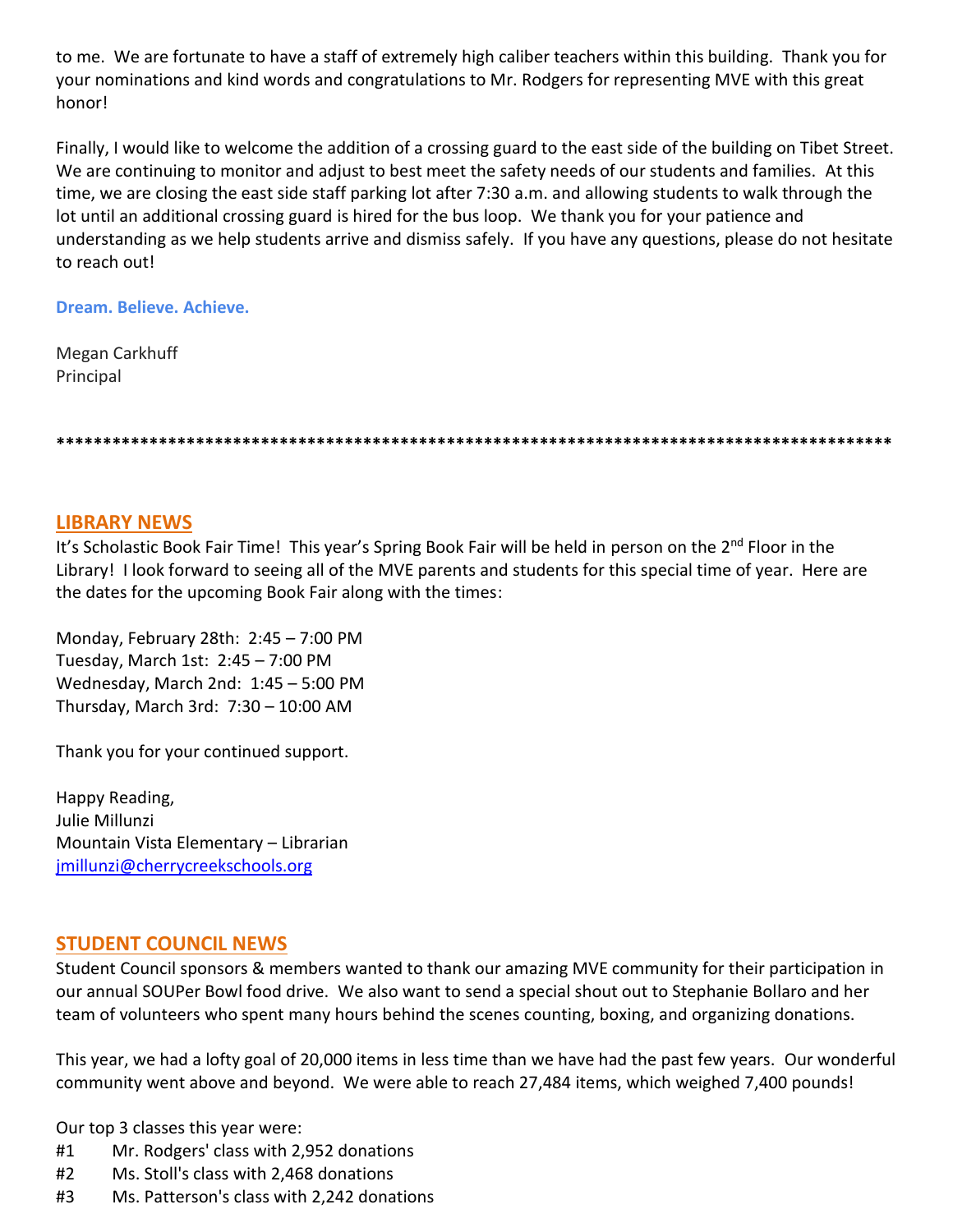WOW! We can't express enough gratitude to every person who helped make this a success! Thank you SO much for the impact you made on our community.

Mrs. Crabb & Mrs. Zelic Student Council Advisors

## **WHAT'S HAPPENING IN THE ART ROOM??**

### **Author/Artist Visit:**

I am so excited to be announcing a visit from Hannah Salyer, the author/illustrator of **"Packs: Strength in Numbers"**, our CCSD READS book of the year. She will be coming to Mountain Vista on Friday, March 11th to present three assemblies. There will be more communication sent out about this event soon.

### **ARTWORK AROUND MVE!**

Be sure to be on the lookout for these AMAZING new creations on display throughout our building from our Australia unit and art studio class:

- Mrs. Storto's 1<sup>st</sup> graders "Koala Paintings"
- Mrs. Larson's 2<sup>nd</sup> graders "Animal Silhouettes"
- Ms. Stoll's 5<sup>th</sup> graders "Stunning Sea Turtles"
- 3/4/5 Art Studio Students "Tip of the Iceberg Paintings"

Our next stop in the art room will be Europe, and the art we create will be inspired by German Gnomes, the Queens Guards, and Double-Decker buses. Some classes will be continuing to finish-up their clay projects and this, unfortunately, means that not every class will visit each continent. I got a little too ambitious in my planning(c)

## **1 st and 2nd Grade ART STUDIO**

I will be sending out a sign-up genius on **March 11th** through Schoology for 1st and 2nd grade to participate in an after-school art class. Please do not commit your child if they are not interested or cannot make the 4 classes. We will be meeting after school until 3:30 on *Monday, March 28th, April 4th, 11th, and 18th .* We will be creating an "Angry Like A Tiger" painting, inspired from the book "Ravi's Roar" by Tom Percival.

## **REPORTING AN ABSENCE – ATTENDANCE LINE – 720-886-2795**

If your child will be absent for any reason, please remember to call our 24-hour attendance line. Please leave your student's first and last name, teacher's name and the reason for the absence. If your child is not feeling well, please describe in detail the symptoms they are experiencing. For example, do they have a fever? Do they have shortness of breath, cough, runny nose, upset stomach, vomiting, or diarrhea? Also, leave your name and a good contact phone number for you. Thank you for your partnership as we work to keep our students and staff healthy. **Attendance: 720-886-2795**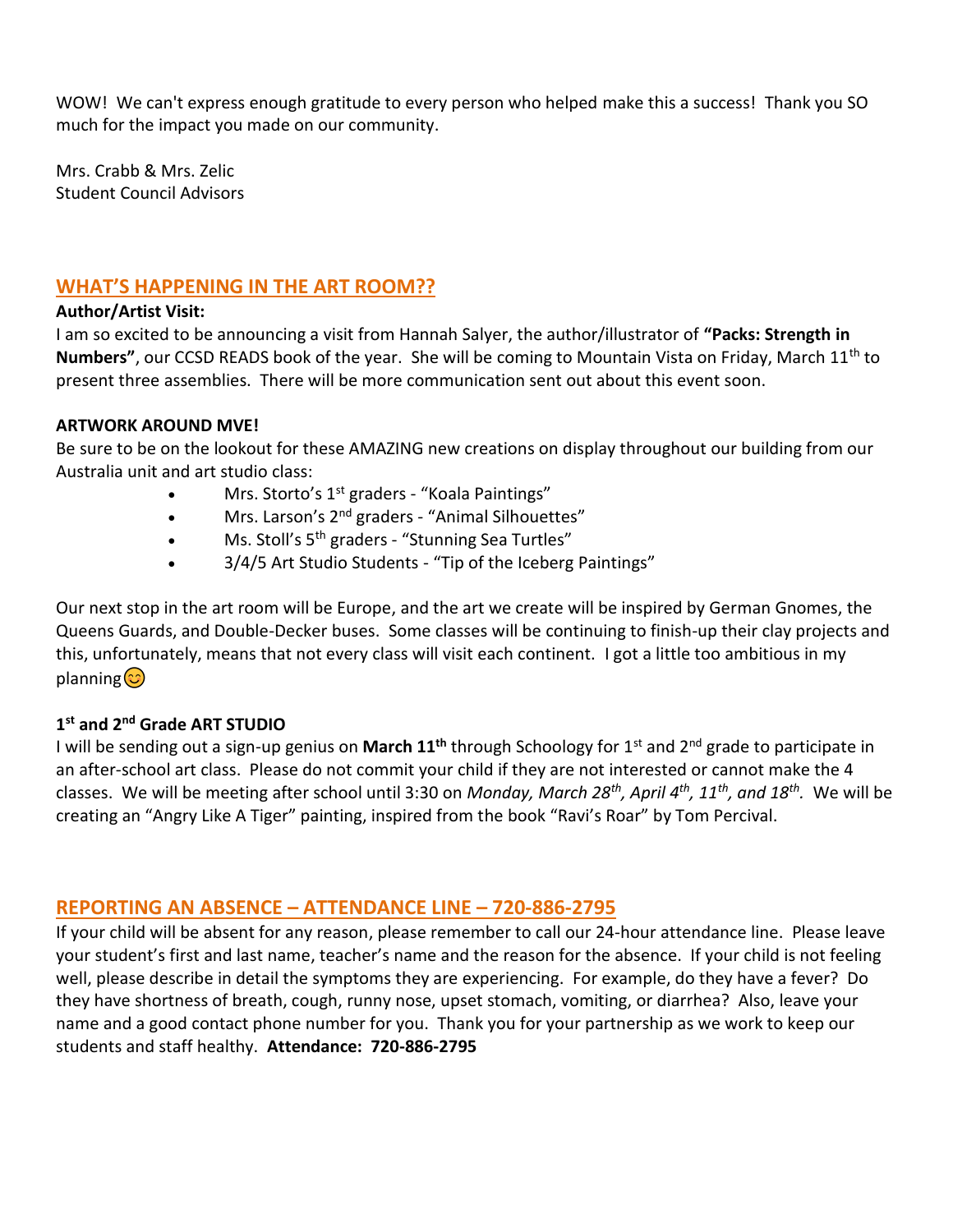# It's time for 5th Grade Tributes!



Parents, soon our 5<sup>th</sup> graders will be moving on to middle school!

Each year we gather baby photos and short "love letters" to these students as a way to send them off with encouragement and fun in our Mountain Vista Yearbook.

## Please use the link below to submit your tribute by: **March 1, 2022**

## https://forms.gle/QAA8Q7RUafTZNyc26

Thank you,

Mountain Vista Yearbook Team yearbookteammvpto@gmail.com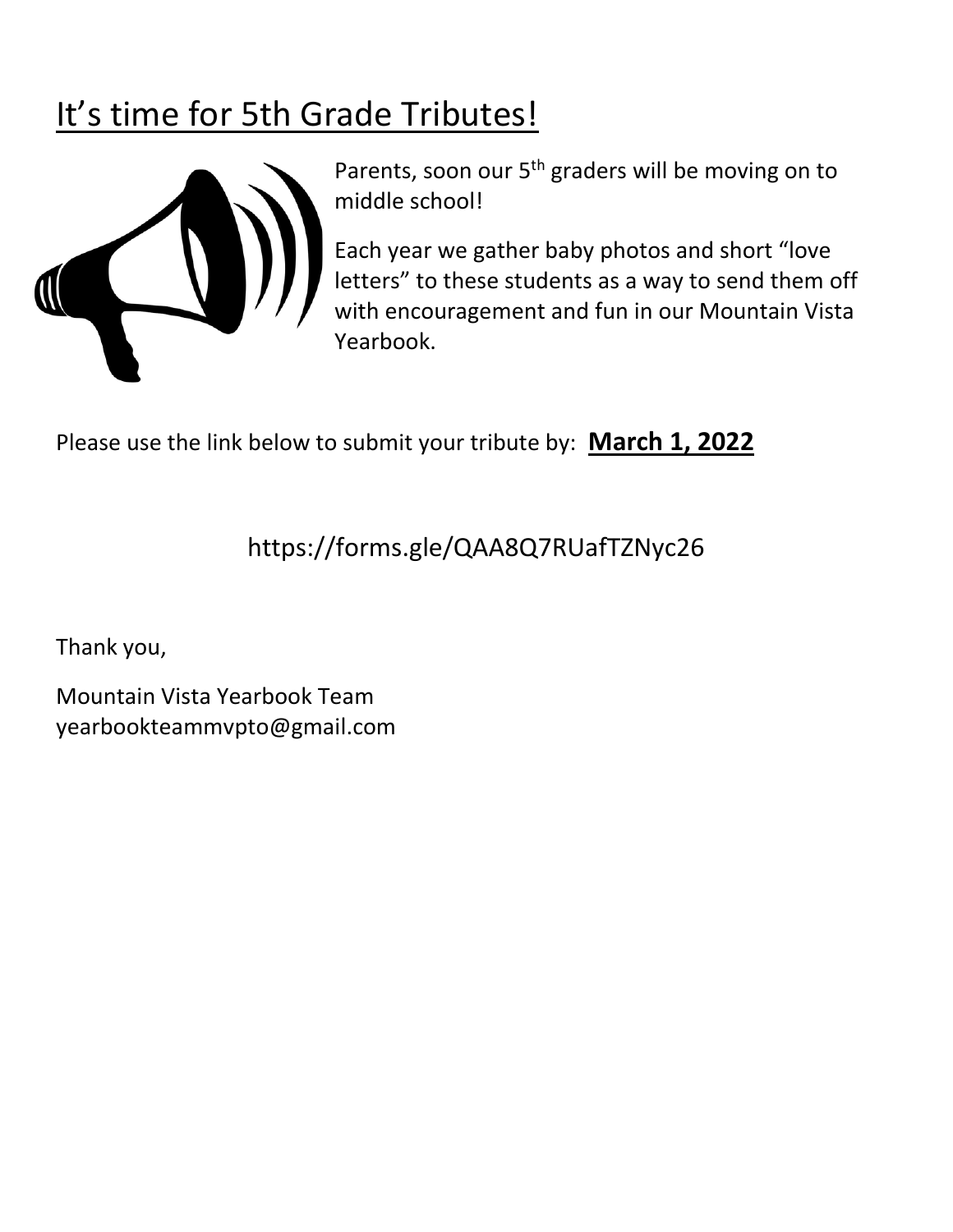## **Mountain Vista Elementary School**

![](_page_4_Picture_1.jpeg)

![](_page_4_Picture_2.jpeg)

![](_page_4_Picture_3.jpeg)

## Spirit Day/ Community Night: Tuesday, March 8th!

Wear your spirit wear/school colors and show off our Mammoth Pride for MVE's Spirit Day. Then attend Community Night at either Panera located at: 23950 E Smoky Hill Rd, Aurora, CO 80016 and MOD located at 23890 E Smoky Hill Rd, Aurora, CO 80016. See upcoming flyers in folders for more details.

![](_page_4_Picture_6.jpeg)

Reward Day: Friday, March 11th!

![](_page_4_Picture_8.jpeg)

Neon/Dark Day - Wear your brightest neon attire to show school spirit. The lights will be out part of the day to conserve energy!

![](_page_4_Picture_10.jpeg)

### amazonsmile

Sign up for Amazon Smile and a percentage of all your purchases will come back to our school!

Search "Amazon Smile" to learn how. The group/

nonprofit charity name you will want to support is

Cherry Creek School District Parent Teacher

Community Council Inc An. Thank you!

**Amazon Smile** 

![](_page_4_Picture_13.jpeg)

Please keep scanning those receipts and sending in any leftover physical Box Tops that you collect for Mountain Vista! Also check out the app for how you can allocate to your specific classroom.

![](_page_4_Picture_15.jpeg)

For updates on the happenings at MVE,

Follow our Facebook Page at:

https://www.facebook.com/mountainvistaccsdpto or search for Mountain Vista PTO

## February 2022

## March

- 
- 1- Pastries for Parents

2-MVE Night Out @ Skate City

8-School Spirit Day & Community/Restaurant Night @ Panera & **MOD Pizza** 

10-Reward Day: Neon/Dark Day

14-18-Spring Break-no school

23-PTO Community meeting

## **PTO Board Members**

![](_page_4_Picture_29.jpeg)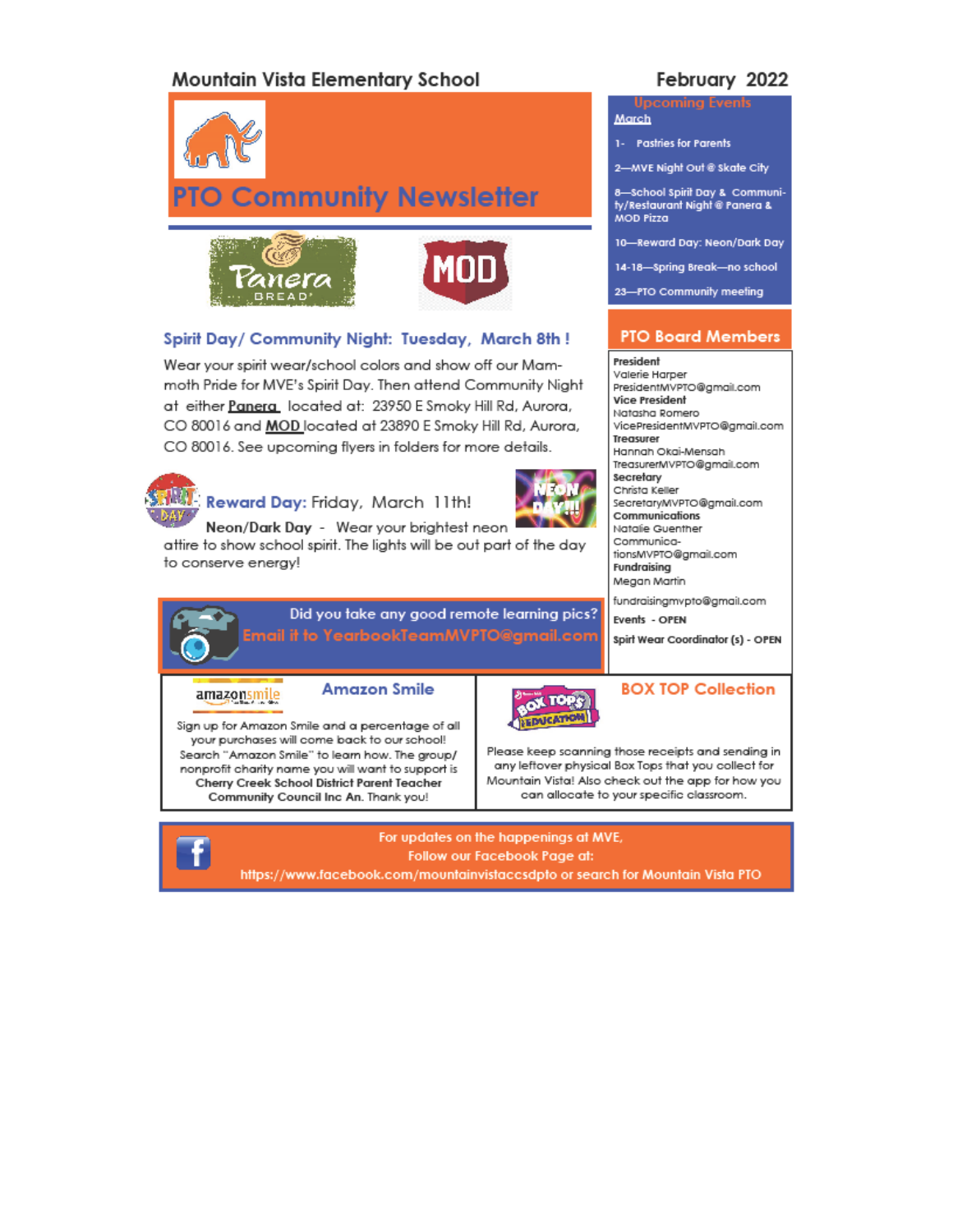![](_page_5_Picture_2.jpeg)

## **PTO Community Newsletter**

![](_page_5_Picture_4.jpeg)

Get Your Dream Basement Today

Are you fired of your current basement? Is your basement unfinished and unusable? Then it's firme for you to get the basement you have always dreamed of with DCH Construction LCC! Our team of highly skilled workers are all experts in basements and can help you achieve the home you've always wanted. DCH Construcion LLC has been the team for basement finishing Aurora, CO has relied on for over 20 years. That's because we put our customer's goals first, and aren't afraid to take on ambitious projects.

Call us today at (720) 823-5258

Info@deheonstructionlic.com

![](_page_5_Picture_9.jpeg)

## garlockoRTHODONTICS

Our orthodontic specialist, Dr. David T. Garlock, dedicates himself to helping you achieve the healthy, radiant smile that you deserve. We invite children, teens and adults in the Aurora, Centennial, Parker and the southeast Denyer area to come see us and enjoy the personal, individualized care and experience that Garlock Orthodontics offers. To us, you're more than a patient with a set of pearly whites.

> Call us today at 303.627.6212 david@garlockorthc.com

**Thank you STOMP Supporters!!!**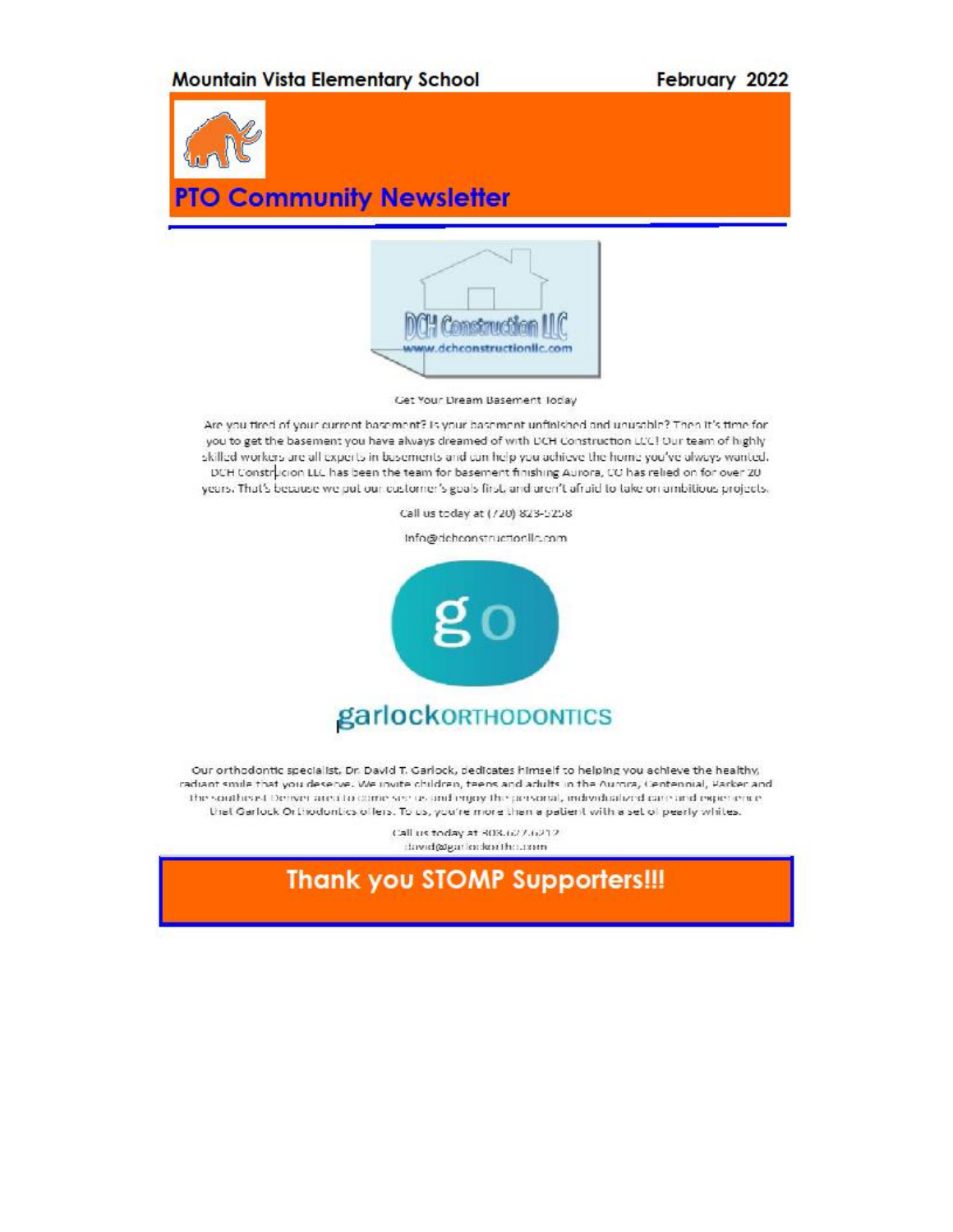![](_page_6_Picture_0.jpeg)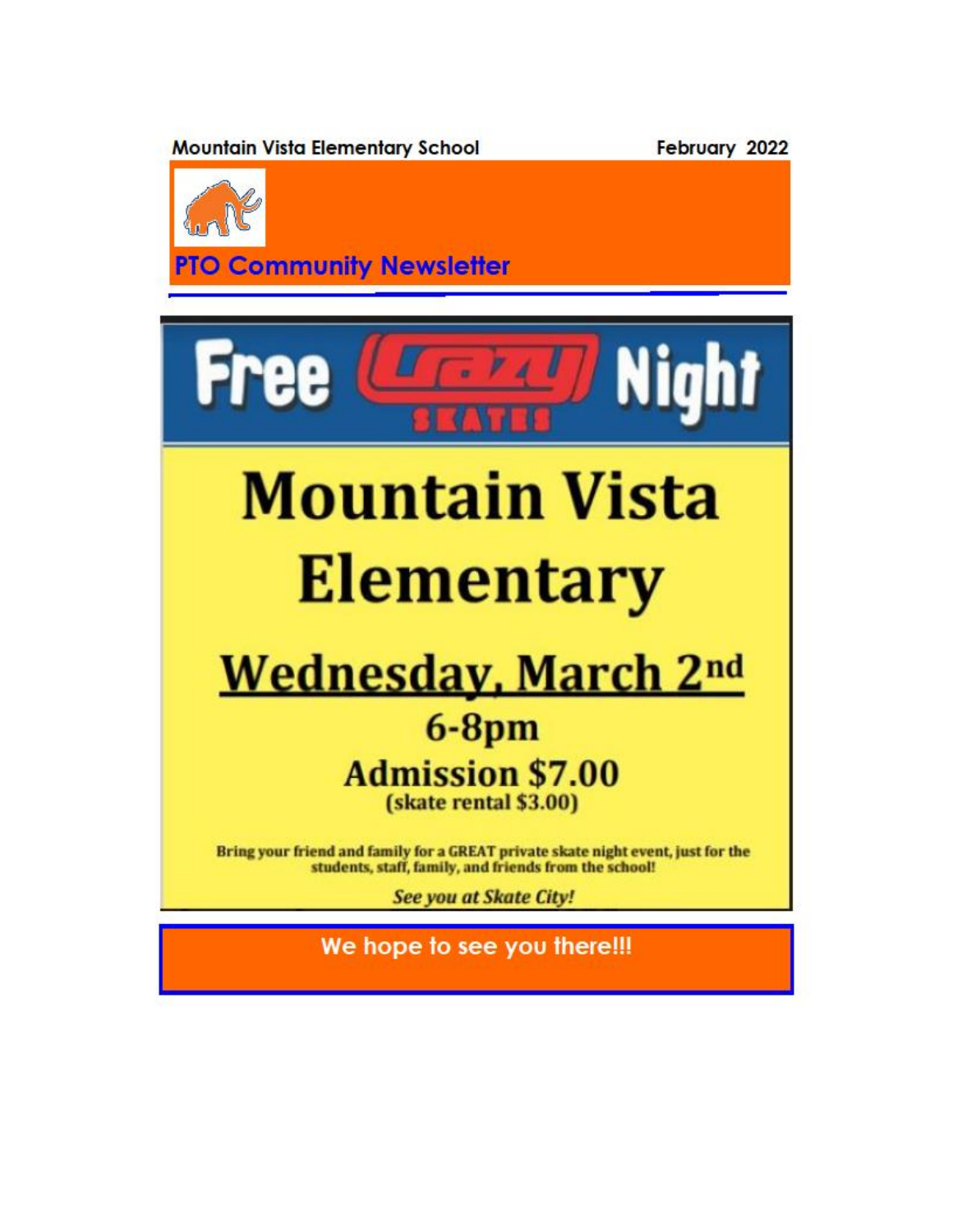### **Mountain Vista Elementary School**

![](_page_7_Picture_1.jpeg)

#### **MVE PTO Executive Board Positions**

#### **Communications Coordinator-2 vear term**

. Responsible for any communications from the PTO to the community and staff about PTO events and other related PTO communications . Creates the monthly newsletter and social media posts

· Responds to emails and messages . Aids in creating and distributing PTO flyers

#### Community Event Coordinator(s) - can be 2 people-2 year term

- . Oversees and coordinates the PTO activities . May appoint chairpersons to special committees
- . Assist in recruiting volunteers

#### Co-Treasurer-2 vear term

- Assists Treasurer with receiving, depositing, and dispersing PTO funds . Assists Treasurer with maintain accurate financial records . Assists Treasurer with monthly financial statements
- . Takes over as Treasurer with Treasurer term complete

#### Spirit Wear Coordinator(s) - ideally more than 1 person

- . Choosing a vendor to supply MVE Wear . Maintain inventory and sales
- . Design sales flyers and order forms . Design MVE spirit wear
- . Determine sales opportunities and solicit volunteers to help staff Spirit Wear sales during these events
- . Reports to Executive Board

#### Yearbook Coordinator(s) - ideally more than 1 person

- . Takes pictures during events as well as requests photos from parents, teachers, and staff
- . Organizes photos for uploading into the online yearbook platform . Chooses a yearbook theme
- . Creates all yearbook pages within the theme chosen
- . Works with Studio5 to get yearbook flyers for the online sale
- . Distributes yearbooks to students who placed orders. . Reports to Executive Board

### **Consider joining the Mountain Vista PTO today!!!**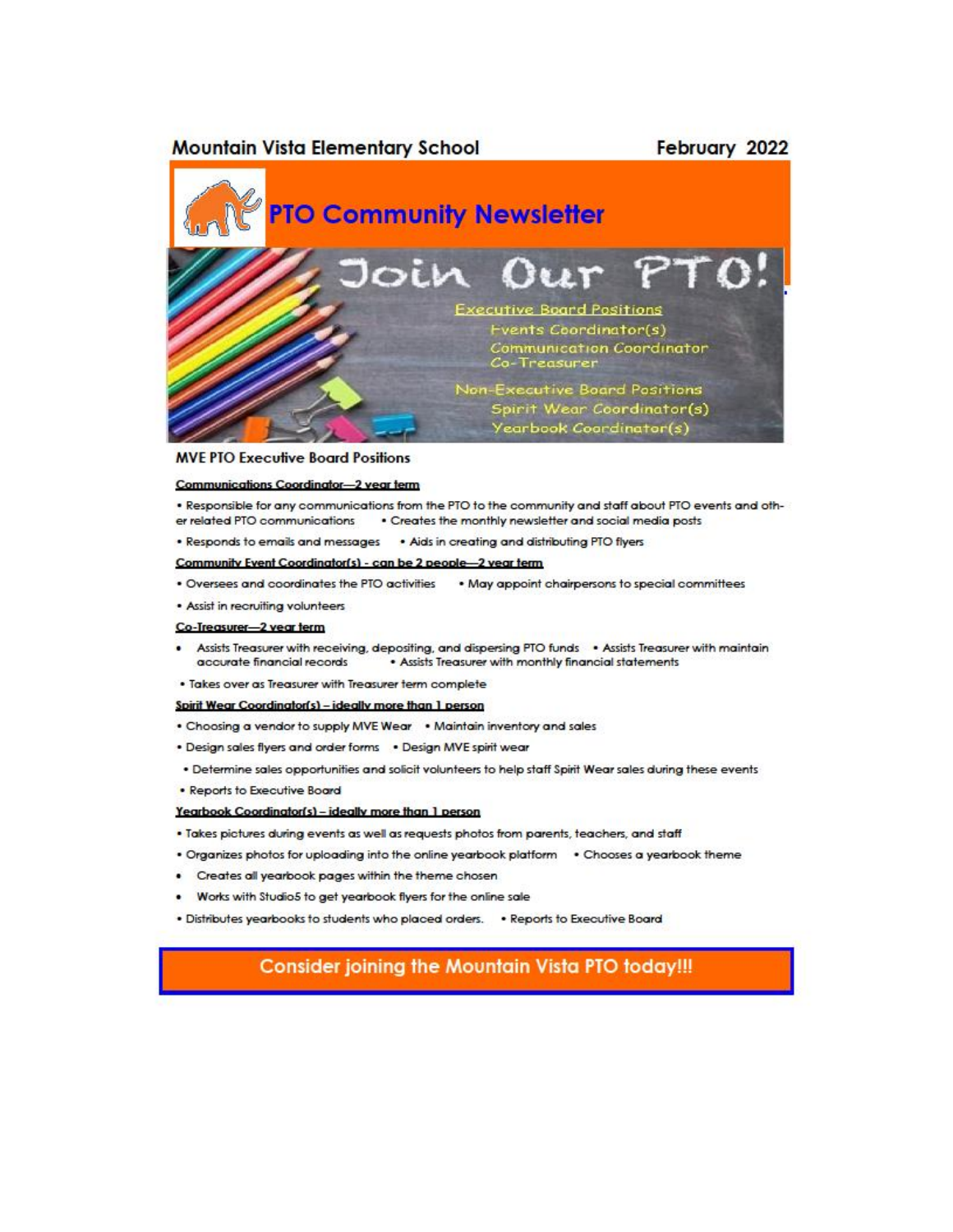![](_page_8_Picture_0.jpeg)

## Speaker and educator Kim Bevill will lead us in a fun practice that will spark renewed passion, purpose & energy.

> Happy people are more productive, healthy, active & save more money. > What if you could train yourself to be happy...would you do it? > Daily actions, especially gratitude, can elevate your outlook on life.

![](_page_8_Picture_3.jpeg)

## **The Hunt for Happiness Tuesday, March 1**  $9:15 - 10:45$  am

Choose Your Venue: Online via Zoom or In-person at 14603 E. Fremont Ave., Centennial

Visit www.PINcesd.org or use this zoom link

Kim Bevill is a motivational speaker, outfror, adjunct university instructor and former high school teacher. She was blessed with the talent of storytelling at a young age, and after honing her ability to engage refuctuat audiences in high school, now conducts workshope. to inspire ginarriess using neuroscience to empower people.

![](_page_8_Picture_8.jpeg)

Save the Date: April 5, Vaping and Other Addictions Dr. Evan Stepp, Pulmonologist at National Jewish Health

![](_page_8_Picture_10.jpeg)

PIN: INFORMING, INSPIRING AND EMPOWERING PARENTS FOR MORE THAN 40 YEARS!<br>WISSED THE LIVE FRESENTATION? RECORDINGS WILL BE AVAILABLE ON THE PIN WEBSITE: PINCOSD ORG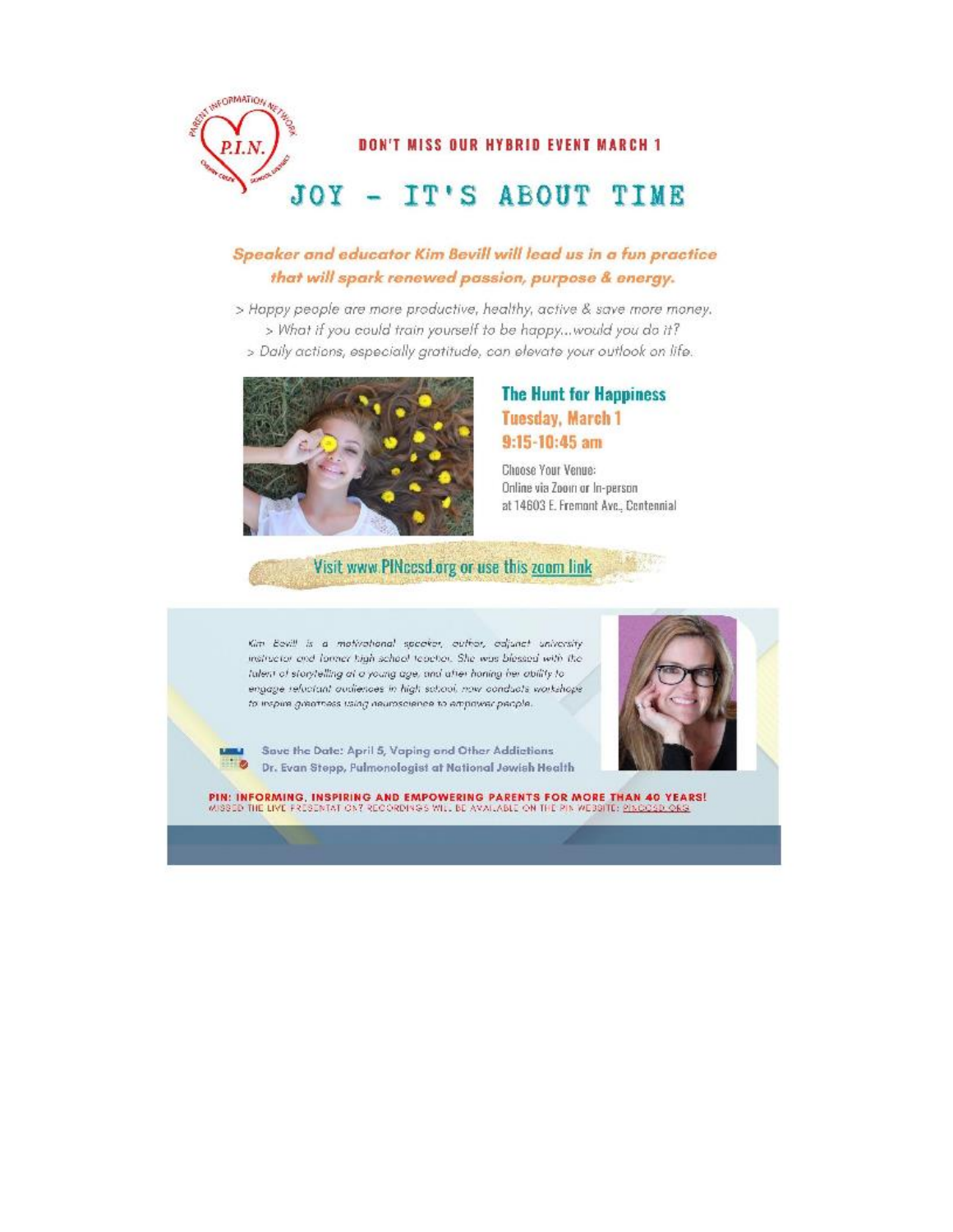## **CHERRY CREEK DISTRICT CHESS TOURNAMENT**

## Saturday, March 5, 2022

#### Enroll early...tournament will be limited to the first 200 students who sign up

DIVISIONS: Grades K, 1, 2, 3, 4, 5, Middle School (6-8), and High School (9-12). Similar age groups may be combined. Students must attend a school in the Cherry Creek School District to play. This is a non-rated tournament. USCF rules will apply.

ENTRY FEE: \$30.00 per child. Money and registration MUST be received by Saturday, February 26, 2022. There will be no on-site registration. No confirmation letters will be sent.

TIMES: Check in is 8:00 to 8:30 a.m. The Players Meeting is at 8:30 a.m. (All competitors must attend). Round 1 begins at 9:00 am. Each round will take approximately one hour. There will be no scheduled lunch break and no food will be provided. Players should bring their own sack lunch and snacks to eat in between rounds. This is a 5-round, non-elimination tournament - players should plan to participate in all five rounds. The tournament should end around 3:00-3:30.

TIME CONTROL: Time control is G/30 (30 minutes, per player, per game). A clock may be placed on games still in progress 40 minutes after the round start time, with each player getting 10 minutes. Most of the children are not experienced with chess clocks. We will explain how to use the clock to the children, as needed.

PRIZES: In each division, the top finishers will be awarded trophies. Participation awards will be given to nontrophy winners. Awards ceremony will follow the final round and will occur mid-late afternoon, after Round 5 is completed. Ties for trophies will be broken with the following tie-break systems: 1. Modified Median 2.Solkoff 3.Cumulative.

LOCATION: Overland High School, 12400 E. Jewel Ave; Aurora (Enter west side of Overland High School off Jewel Ave. (just east of Peoria St.), go south to the rear of Overland HS and park. Enter Overland HS from the south entrance.

SUPERVISION: Good behavior of all participants is expected. All players 12 years old and younger must have a parent/guardian present for the entire tournament. While parents are not allowed in the competition area once a round begins, parents are required to supervise their children between each round. If it becomes clear a child does not have supervision between rounds, he/she will forfeit the opportunity to compete further and will be asked to leave.

QUESTIONS: Todd Bardwick, 303-770-6696, tbardwick@yahoo.com

Mail checks and the attached entry form to:

**Cherry Creek Chess** 1 Red Fox Lane Englewood, CO 80111

Lunch will not be provided. Bring snacks, beverages, and lunch for your child. Every child needs adult supervision for the entire tournament. Parents are not to drop off their children for the day and leave them unattended.

No confirmation letters will be sent. If your registration arrives after 200 players are registered, you will be notified at the phone number listed on your entry form. Checks will be deposited after the tournament.

For any last minute tournament updates, please refer to the Cherry Creek District Website > Programs and Services > Gifted and Talented Services > Chess Tournament

> If the district cancels activities/events on March 5 due to inclement weather, the Tournament will take place on Sunday, March 6th (same times).

Masks are required for all players and parents while in the building.

PLEASE SAVE THIS PAGE FOR YOUR OWN INFORMATION